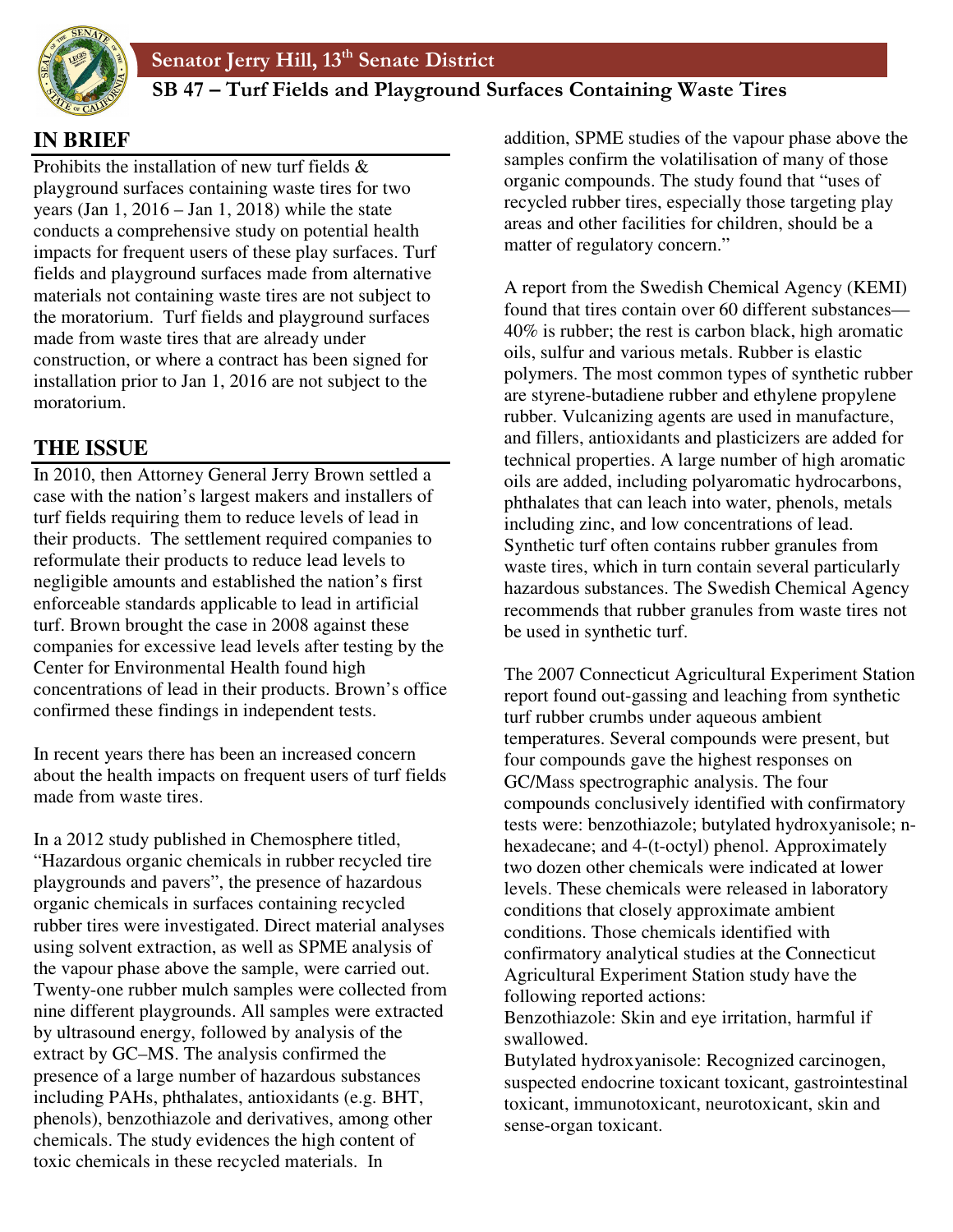n-hexadecane: severe irritant based on human and animal studies.

4-(t-octyl) phenol: corrosive and destructive to mucous membranes.

The study also detected metals that were leached from the tire crumbs. Zinc was the predominant metal, but selenium, lead and cadmium were also identified.

A 2011 study titled, "An Evaluation of Potential Exposures to Lead and Other Metals as the Result of Aerosolized Particulate Matter from Artificial Turf Playing Fields" concluded that: Synthetic turf can deteriorate to form dust containing lead at levels that may pose a risk to children. Given elevated lead levels in turf and dust on recreational fields and in child care settings, it is imperative that a consistent, nationwide approach for sampling, assessment, and action be developed. In the absence of a standardized approach, we offer an interim approach to assess potential lead hazards when evaluating synthetic turf.

The report stated: While it is not possible to draw broad conclusions from this limited sample of fields the results suggest that there is a potential for inhalable lead to be present on turf fields that have significant amounts of lead present as detectable by surface wipes. It also would appear likely from this sample that if the lead is present to any appreciable extent in the wipes it will likely be present in the breathing zone of players who are active on these fields, and that furthermore, these levels potentially exceed ambient EPA standards.

### **CANCER SURVEY**

The University of Washington Women's Soccer Coach, Amy Griffin, has been keeping a list of athletes who developed cancer after playing on turf fields containing waste tires. So far she has identified 126 athletes, 109 of which are soccer players, 10 were football players, and six were field hockey and lacrosse players, who have developed different forms of cancer including lymphomas (51), leukemia (19), brain (10), testicular, (9), sarcoma (9), thyroid (6) and many more.

### **HEALTH IMPACT STUDY IN SB 47**

By July 1, 2017, SB 47 requires the Office of Environmental Health Hazard Assessment, in consultation with the Department of Resources Recycling and Recovery, the State Department of Public Health, and the Department of Toxic Substances Control to submit a report to the legislature analyzing turf containing waste tires for potential adverse health impacts.

The study shall include:

(1) A hazard analysis of individual, synergistic, and cumulative exposures to the chemicals that may be found in waste tire turf.

(2) A specific analysis evaluating varying exposure activities, environments, duration of play, ages of different populations who play on waste tire turf, and exposure pathways.

(3) Biomonitoring or other exposure monitoring of children or adults exposed to synthetic turf to be used to assess their exposure to chemicals found in the waste tire turf.

(4) An examination of the potential for fields and playgrounds containing waste tires to cause adverse health impacts, including, but not limited to, non-Hodgkin lymphoma, testicular cancer, prostate cancer, sarcoma cancer, and leukemia.

(5) An examination of the health impacts associated with waste tire turf fields and playgrounds of varying age.

(6) An evaluation of the differences in health impacts between waste tire turf fields and those turf fields made from non-toxic alternatives.

(7) A review of current research on the health impacts of synthetic turf done by authoritative bodies from around the country and the world.

(8) Research to fill any data gaps, such as those data gaps identified by the 2010 report prepared by the Office of Environmental Health Hazard Assessment.

## **HIGH TEMPERATURES ON CRUMB RUBBER TURF FIELDS**

Synthetic turf fields absorb heat, resulting in surface temperatures that are much higher than the temperatures of the surrounding air. In June 2002 at Brigham Young University (BYU) in Utah, the average surface temperature on a synthetic turf field was reported to be 117°F while the average surface temperatures on natural turf was 78°F and asphalt was 110°F. A maximum surface temperature of 200°F on the BYU synthetic turf field was reported.

A turfgrass specialist at the University of Missouri reported measuring an air temperature of 138°F at "head-level" height on the university's synthetic turf field on a sunny 98°F day. The surface temperature of the field was reported to be 178°F.

A study conducted at Penn State University measured surface temperatures on experimental plots of nine different types of infilled turf. Temperature measurements were made on three occasions. The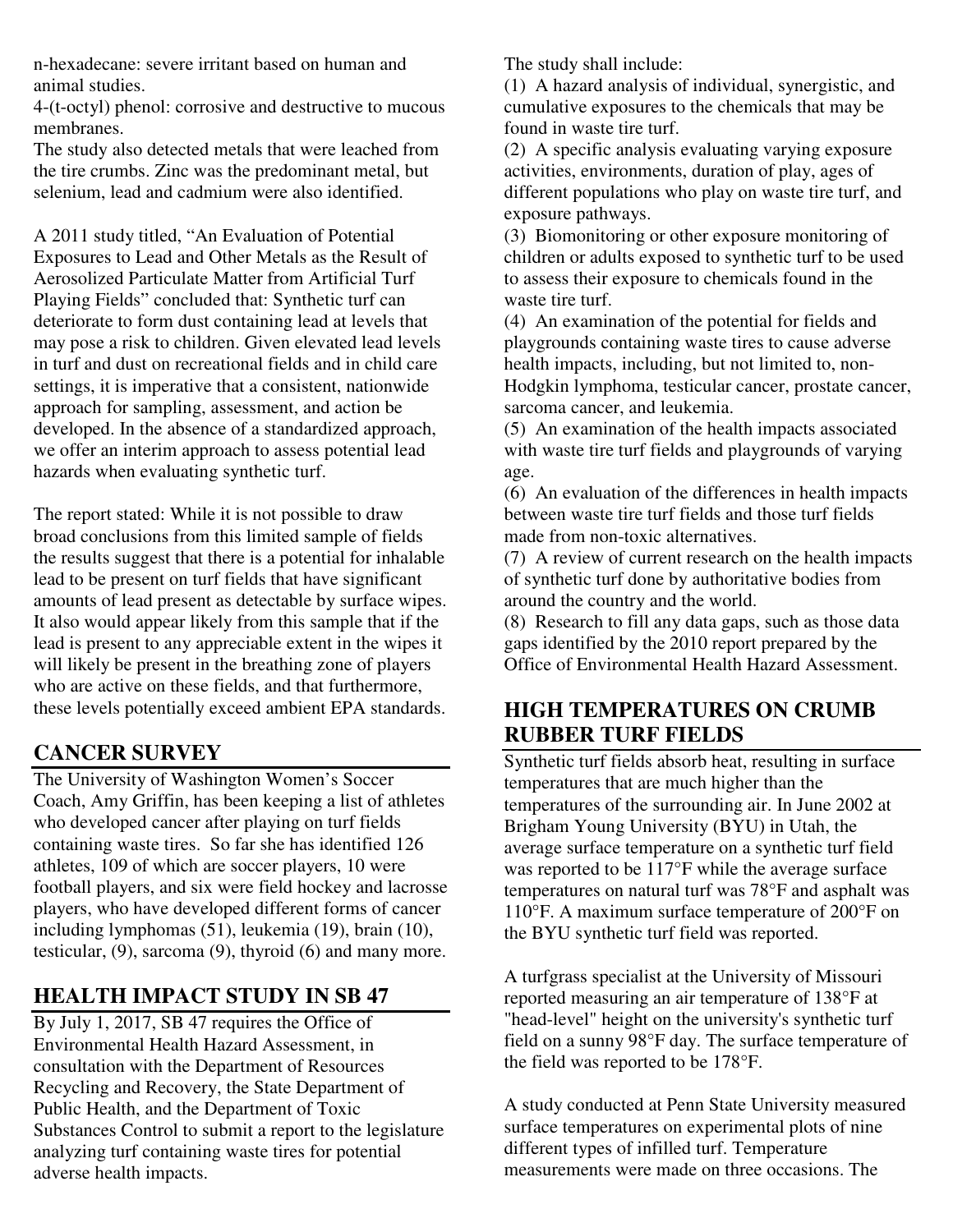average air temperatures reported were 79°, 78°, and 85°F. The corresponding average surface temperatures reported for the synthetic turf plots are 120°, 130° and 146°F.

Water can be applied to synthetic turf to reduce the surface temperatures on warm days. A study at BYU found that watering synthetic turf lowered the surface temperature from 174°F to 85°F, but the temperature rose to 120°F in five minutes and to 164°F in twenty minutes.

According to the New York Department of Health, "The surface temperatures reported on synthetic turf fields can get high enough to reach levels of discomfort and may contribute to heat stress among users of the fields. Because of the potential for high temperatures on infilled synthetic turf fields, it is important that people who play or work on the fields be provided with adequate warnings regarding the potential for heat stress. The potential for and frequency of high surface temperatures warrant consideration when making decisions about installing and using a synthetic turf field."

### **ALTERNATIVES AVAILABLE**

Not all turf fields contain crumb rubber from waste tires. Natural and eco-efficient non-toxic alternatives are available that average 30-40 degrees cooler than turf fields containing waste tires. Turf fields made from alternative materials would not be subject to the moratorium in SB 47.

There are several companies in the U.S. that offer turf field and playground products made from natural materials and non-toxic synthetic materials including:

www.geoturfusa.com/ www.brock-international.com/ www.usgreentech.com/ hwww.hellasconstruction.com/

Contrary to opposition arguments, alternative nontoxic products are price competitive with waste tire fields:

#### Example 1

A typical new synthetic turf sports field measuring 80,000 sq. ft. can cost a customer between \$800K - \$1.2M. An alternative surface system made from natural materials not containing waste tires would only represent a 3-4% increase in the overall price of a project.

This comparison evaluates the costs for a first surface installation, removal and disposal, and then a second surface installation. This evaluation is critical to understand the true long-term costs of rubber crumb from waste tires as compared to more sustainable solutions. There are actually many landfills that do not accept crumb rubber, which increases the transport costs to move the material to a more distant disposal site.

Landfill disposal costs vary quite a bit across the state of California. This comparison uses a current conservative cost of \$30.00 / ton with compounded inflation / increases of 4% per year. The resulting estimated disposal costs in 2023 will be \$41.00 per ton when today's new fields will begin to be disposed of.

#### Example 2

Cost comparison between the same turf using SBR waste tire crumb rubber vs. an organic alternative: Turf- 45 oz., 2-1/2" monofilament utilizing 3 pounds of sand per square foot as ballast:

 5 pounds of SBR per square foot @18 cents/pound= \$0.90 per square foot

 2 pounds of Organic per square foot @75 cents per pound= \$1.50 per square foot

The up-front cost differential for an 80,000 square foot field is \$48,000:

 SBR- \$0.90 x 80,000= \$72,000 Organic- \$1.50 x 80,000= \$120,000

This \$48,000 will be offset at the end of life cycle by the average disposal cost of a field with SBR that ranges between \$40,000- \$50,000.

### **MORATORIUMS IN OTHER JURISDICTIONS**

In 2009 the Los Angeles Unified School District and the City of New York banned waste tires from turf fields. LAUSD board member Marlene Canter said, "The health of our students is more important than any other issue. You should never equate economics with health. In no way should we be skimping on something like this that could affect our kids."

In January 2015, the Kentucky Energy and Environment Cabinet began redirecting crumb rubber grant allocations to other uses rather than continue funding applicants that use waste tires on playgrounds and athletic fields.